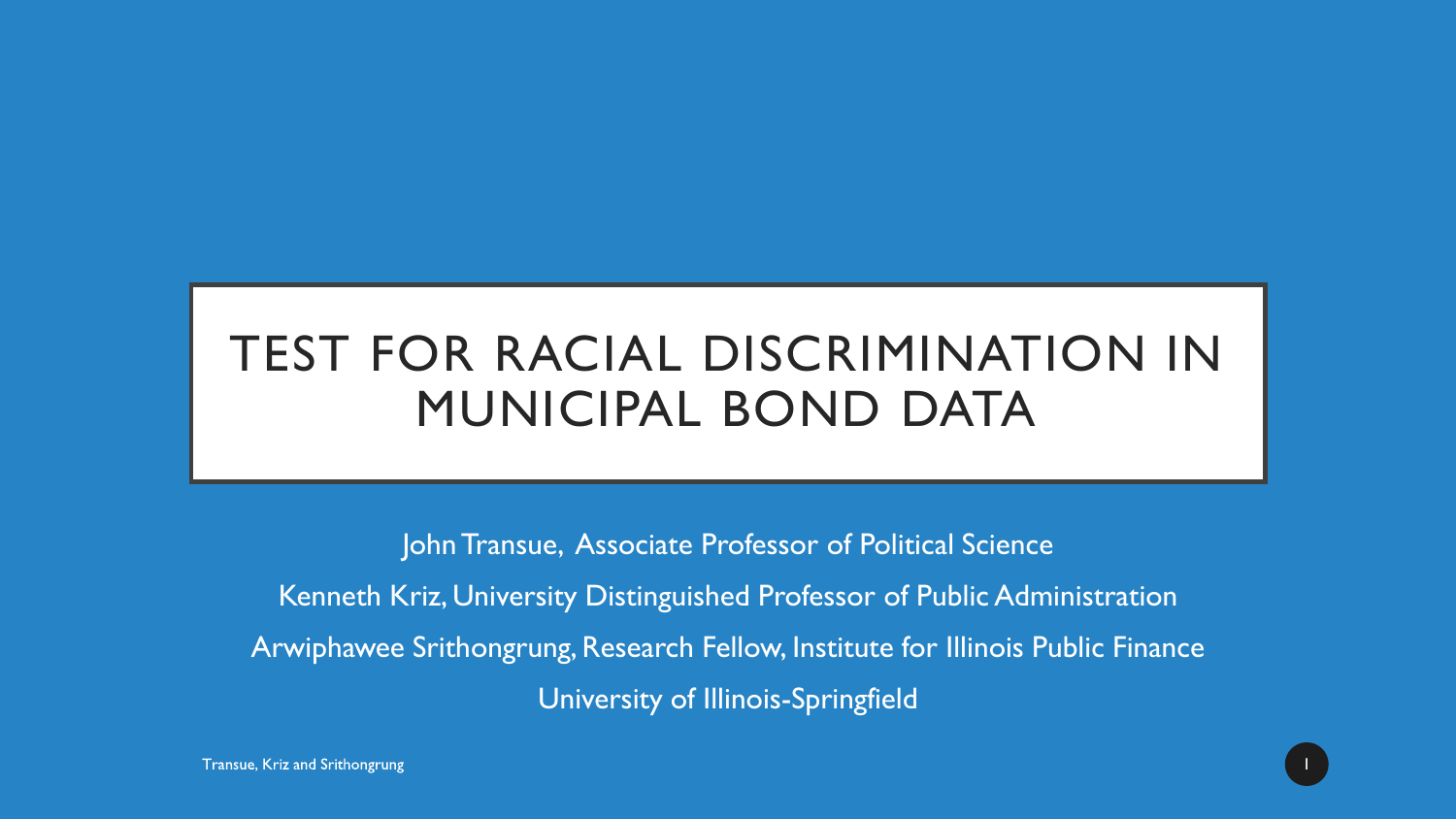## ECONOMICS AND DISCRIMINATION

- Becker (1957) argues that discrimination will be crowded out of markets because actors who don't share irrational biases will lose money to those who don't misperceive the value and return of the financial instruments they are prejudiced against. Markets will discipline away this behavior.
- In *Animal Spirits* Akerlof and Shiller (2010) argue that psychological biases do influence economics, and specifically mention racial discrimination.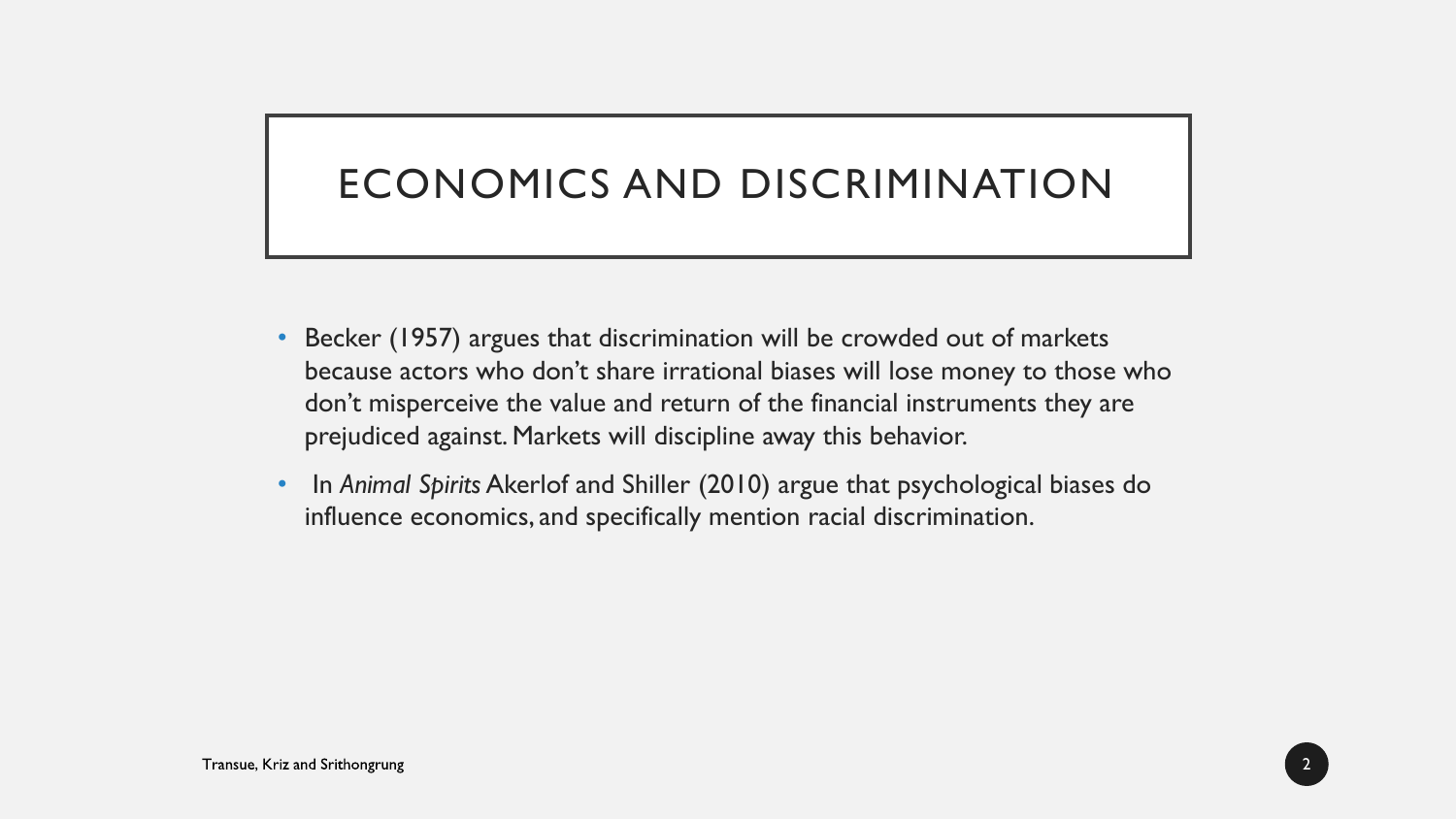### REASONS TO EXPECT UNBIASED BOND MARKETS

- Behavioral
- High monetary stakes
- Transparent monetary stakes
- Impersonal exchange
- Money now for money later is perfectly substitutable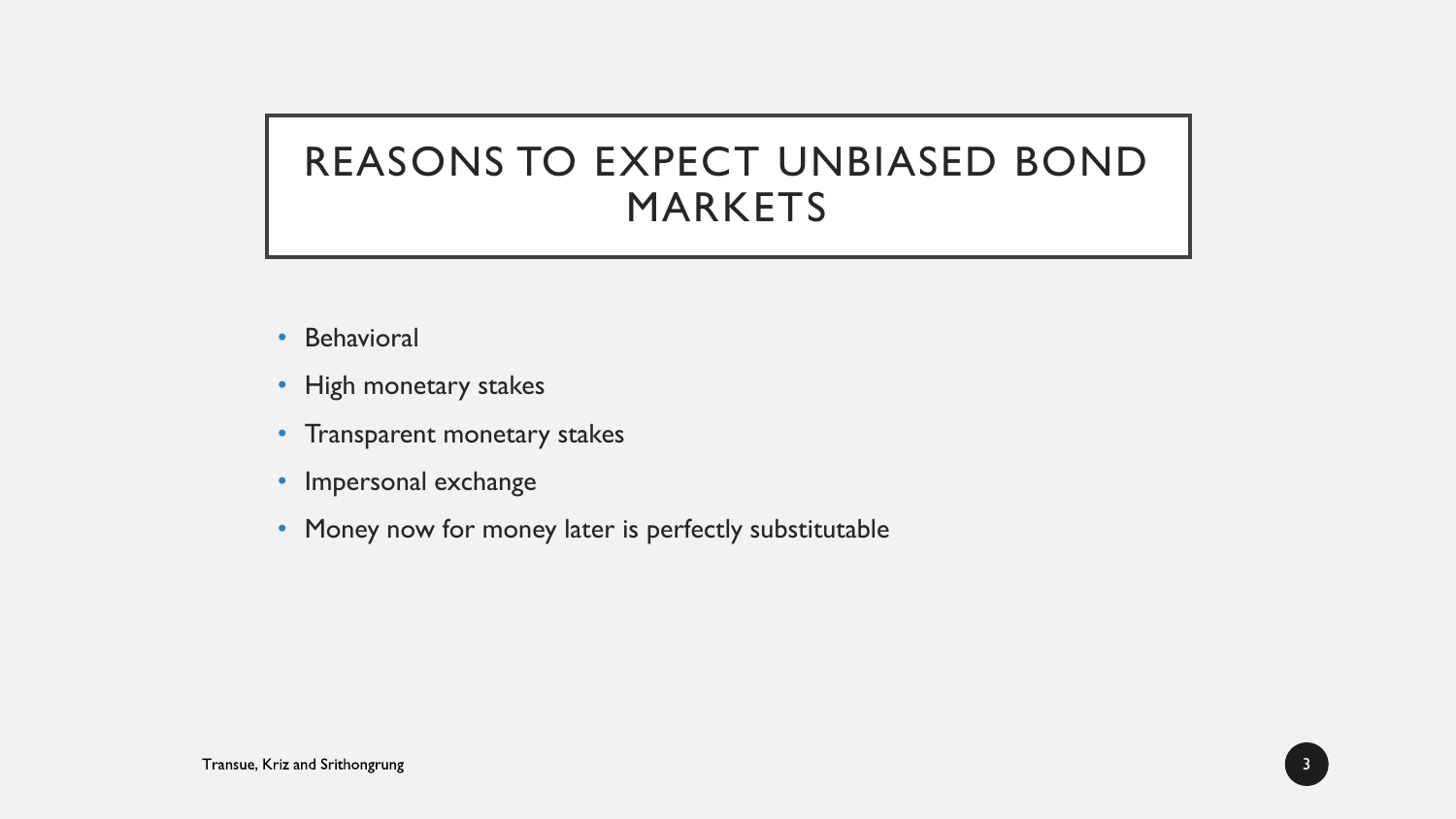### REASONS TO EXPECT BIASED BOND MARKETS

- Evaluations of risk are heavily influenced by emotional processes and Kahneman's "System 1" (2011), which is intuitive, quick, largely operates outside of consciousness, and responds disproportionately to narratives.
- Perceptions of competence and integrity could disadvantage non white male actors. Negative stereotypes appear relevant to risk.
- Given the many options for expected returns, non-monetary aspects of bonds may enter decision (e.g. home town/state, college affiliations)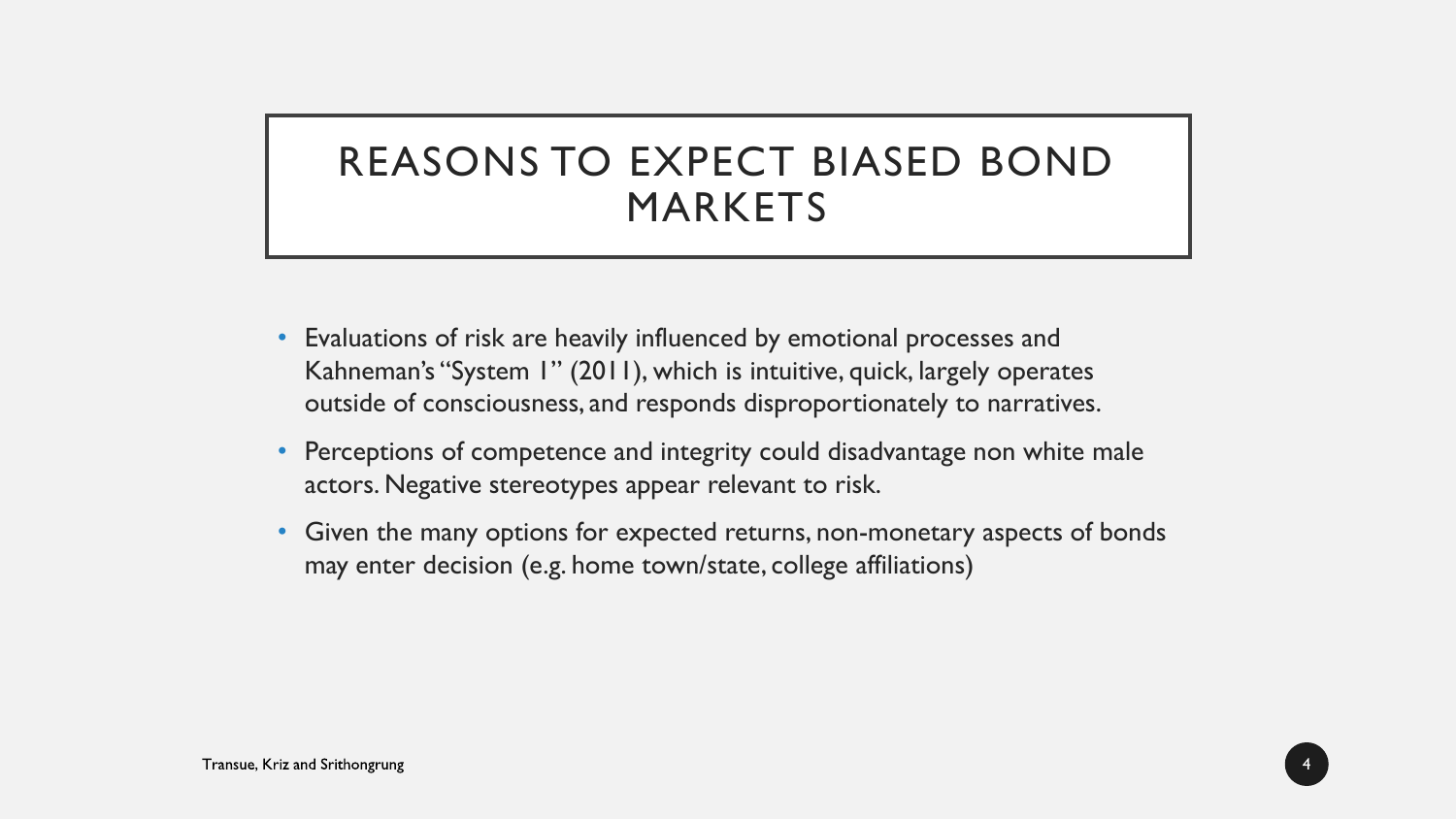IF WE DO FIND BIASES, PATTERNS IN THE DATA MAY SUGGEST SPECIFIC CAUSAL MECHANISMS.

- Mayors are salient, get more media coverage so may influence risk perceptions through System 1.
- Finance directors are more responsible for municipal debt, so more likely to operate through System 2, the slow, effortful, conscious processing we think of as rational, and might be due to Becker's "taste for discrimination" and/or systematic negative beliefs about the competence/integrity of members of social groups.

5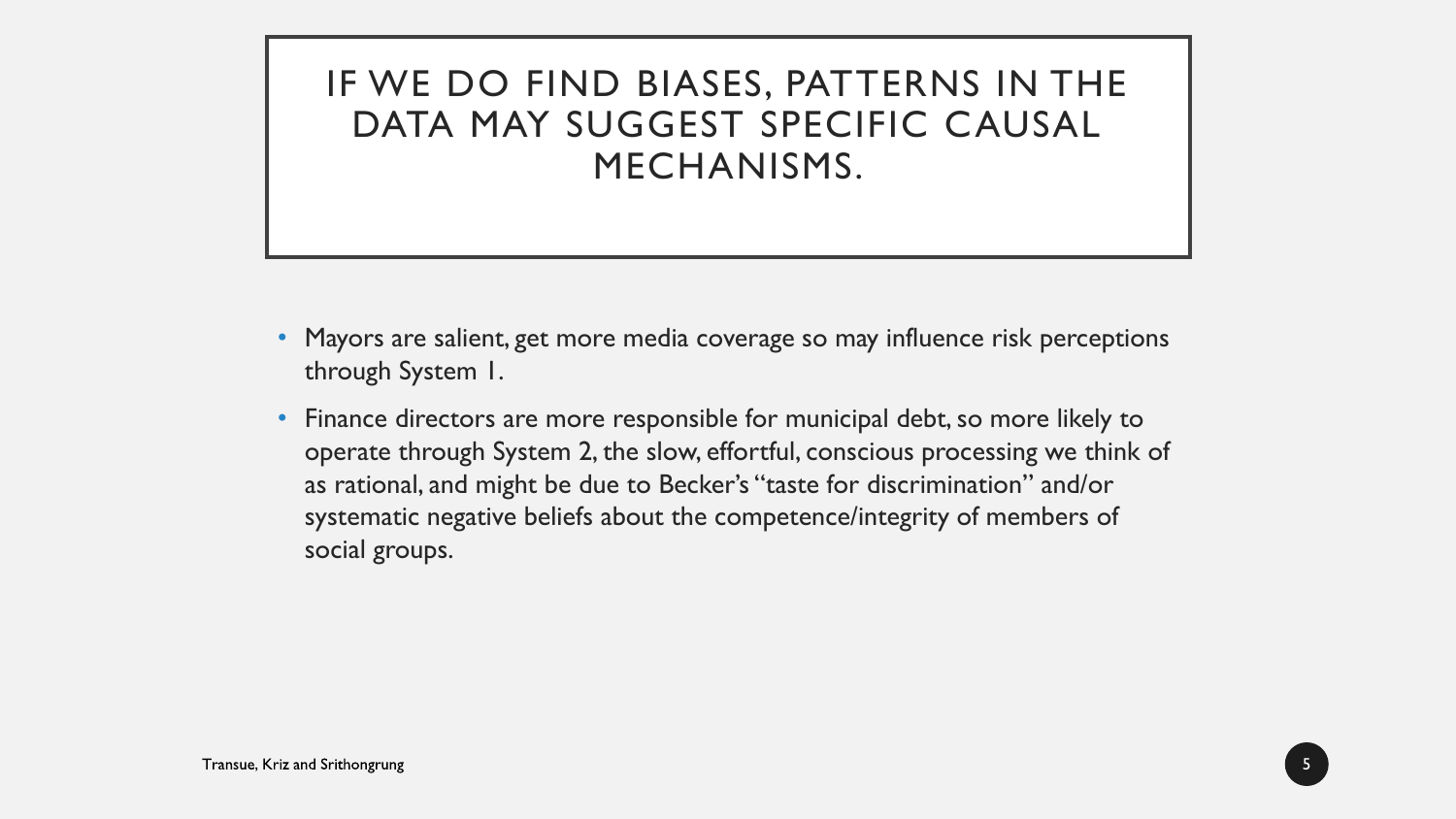#### RESEARCH BACKGROUND

#### • **Research Questions**:

- 1. Whether municipal entities led by members of racial minorities are perceived as riskier than equivalent entities in municipal bond markets?
- 2. If there is no evidence of racial discrimination in bond markets, what factors influence municipal credit ratings and bond pricing?

#### • **Dependent Variables of Interest**:

- 1. Bond pricing: reflects perceived risks of debt default in a secondary market in which securities are traded among investors; interest rates are generally the main factor driving bond values
- 2. Credit rating: reflects perceived risks of debt default in primary market in which a government initially issues debts; and hence, may be affected by macro-economy, bond sizes and financial condition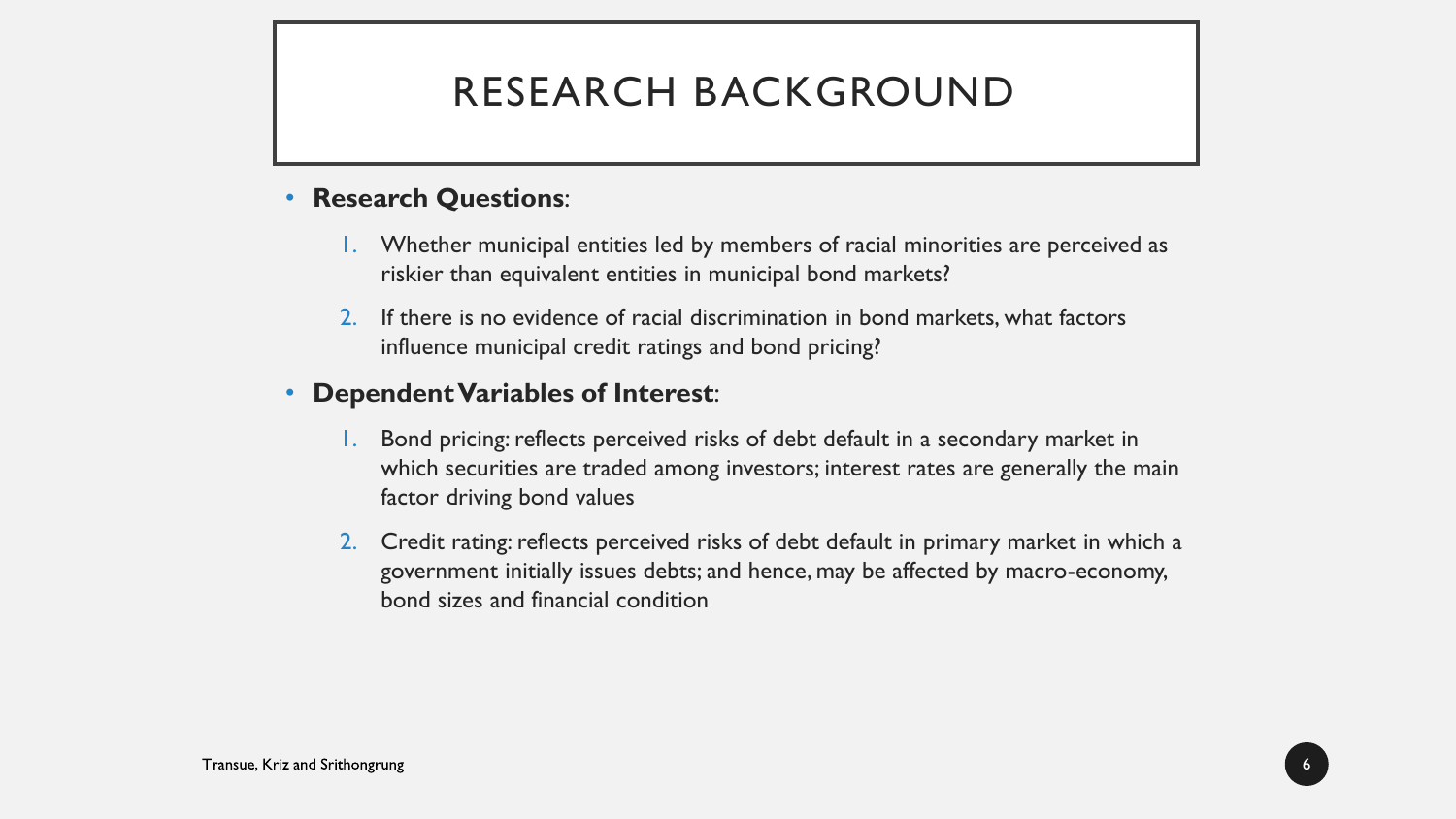## TESTING MODEL & DATA

- Bond pricing model: Reoffering yield (yield at first public sale) as a function of socioeconomic characteristics, issuer financial condition, market conditions at the time of sale, bond issue characteristics, and race/gender variables (Kriz 2003)
	- OLS regression with robust standard errors
- Credit rating model: Credit rating as a function of socioeconomic characteristics, issuer financial condition, and race/gender variables (Chen, Kriz, and Wang 2015)
	- Ordered probit
- Data on 250,000+ bonds issued during 2005-2010
	- Random sample of 500 bonds issued by local governments for general improvements financed through ad valorem property taxes. Bonds are all tax-exempt and interest payments are not subject to the AMT. They are also not bank-qualified, have maturities greater than 1 year, and are issued through public sales (no private placements)
	- Data on race and gender were gathered through inspection of the cities' official government websites (i.e., Mayor's Biography and Comprehensive Annual Financial Reports for the names of City Manager and Finance Director) and publically available websites including LinkedIn and Wikipedia to determine races and genders by names.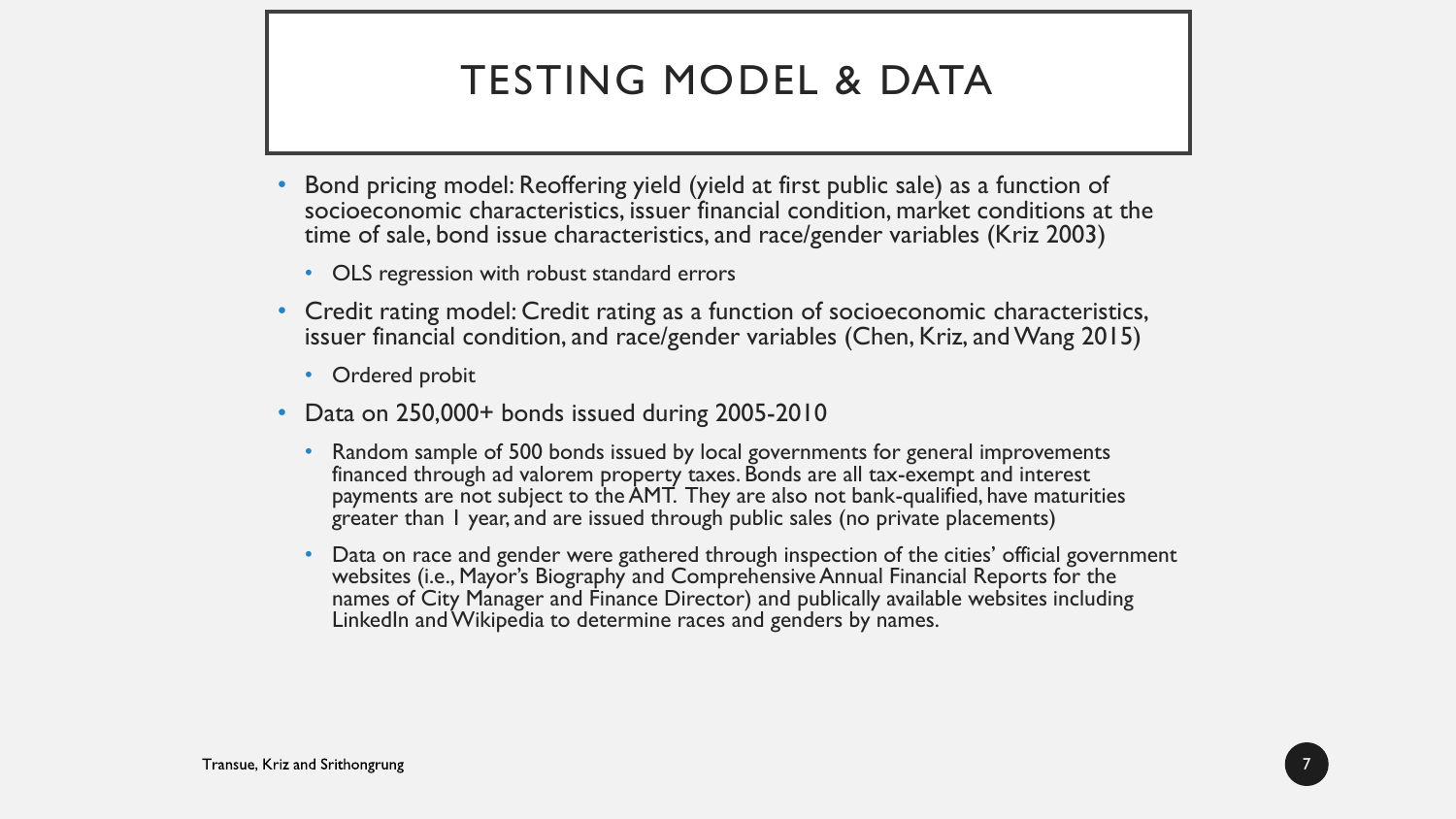| <b>Variable</b>         | <b>Definition</b><br>Transue, Kriz and Srithongrung                     | <b>Obs</b> | Mean      | Std. Dev. | Min       | <b>Max</b>              |
|-------------------------|-------------------------------------------------------------------------|------------|-----------|-----------|-----------|-------------------------|
| yield                   | <b>Reoffering Yield</b>                                                 | 449        | 3.504     | 0.921     | 0.520     | 6.150                   |
| Inpopn                  | <b>City Population (Logs)</b>                                           | 474        | 15.870    | 0.830     | 13.407    | 17.425                  |
| unemployment            | <b>State Unemployment Rate</b>                                          | 474        | 5.859     | 1.921     | 2.900     | 13.300                  |
| pc_inc_ann              | State Per Capita Income                                                 | 474        | 40050.820 | 5737.150  | 26754.700 | 56959.410               |
| general_revenue_gsp     | General Revenue as % of Gross State Product                             | 474        | 10.766    | 2.070     | 7.613     | 32.901                  |
| general expenditure gsp | General Expenditures as % of Gross State Product                        | 474        | 10.600    | 1.897     | 7.056     | 18.600                  |
| budget_surplus_gsp      | Budget Surplus as % of Gross State Product                              | 474        | 0.166     | 0.782     | $-1.343$  | 14.301                  |
|                         | total_debt_outstanding_gsp Total Debt as % of Gross State Product       | 474        | 7.413     | 4.559     | 1.592     | 20.691                  |
| bbi20                   | Bond Buyer Index (Broad Index of Municipal Bond Yields)                 | 474        | 4.493     | 0.312     | 3.820     | 6.010                   |
| volty8wmave_bbi20       | 8 Week Moving Average of Bond Buyer Index (Measure of Yield Volatility) | 474        | 10.586    | 7.652     | 2.000     | 50.318                  |
| bbvissplywkly           | 4 Week Visible Supply (Measure of Demand for Capital)                   | 474        | 10851.120 | 3479.838  | 1825.400  | 19952.500               |
| matyears                | <b>Years to Maturity</b>                                                | 474        | 9.075     | 5.884     | 1.000     | 29.967                  |
| <i>issuesize</i>        | <b>Issue Size (000s)</b>                                                | 474        | 19600.000 | 90900.000 | 150.000   | 1000000.000             |
| call                    | Callability (Bond is Callable)                                          | 474        | 0.409     | 0.492     | 0.000     | 1.000                   |
| crate                   | Credit Rating (I=NR, AAA=11)                                            | 474        | 7.665     | 3.356     | 1.000     | 11.000                  |
| negot                   | Issued through Negotiated Offering (I=Negotiated, 0=Competitive)        | 474        | 0.285     | 0.452     | 0.000     | 1.000                   |
| insure                  | Bond Insurance (I=Yes, 0=No)                                            | 474        | 0.462     | 0.499     | 0.000     | 1.000                   |
| midwest                 | City in Midwest Census Region (I=Yes, 0=No)                             | 474        | 0.464     | 0.499     | 0.000     | 1.000                   |
| midatlantic             | City in Midatlantic Census Region (1=Yes, 0=No)                         | 474        | 0.046     | 0.211     | 0.000     | 1.000                   |
| northeast               | City in Northeast Census Region (I=Yes, 0=No)                           | 474        | 0.247     | 0.432     | 0.000     | 1.000                   |
| southeast               | City in Southeast Census Region (I=Yes, 0=No)                           | 474        | 0.055     | 0.228     | 0.000     | 1.000                   |
| southwest               | City in Souihwest Census Region (1=Yes, 0=No)                           | 474        | 0.148     | 0.355     | 0.000     | 1.000                   |
| west                    | City in West Census Region (I=Yes, 0=No)                                | 474        | 0.040     | 0.196     | 0.000     | 1.000                   |
| mayoraa                 | Mayor is African-American (I=Yes, 0=No)                                 | 312        | 0.038     | 0.193     | 0.000     | 1.000                   |
| mayorhisp               | Mayor is Hispanic (I=Yes, 0=No)                                         | 312        | 0.016     | 0.126     | 0.000     | 1.000                   |
| mayorwhite              | Mayor is White (I=Yes, 0=No)                                            | 312        | 0.946     | 0.227     | 0.000     | 1.000                   |
| mayorwoman              | Mayor is Female (I=Yes, 0=No)                                           | 313        | 0.128     | 0.334     | 0.000     | 1.000                   |
| mgraa                   | City Manager/Administrator is African-American (I=Yes, 0=No)            | 93         | 0.054     | 0.227     | 0.000     | 1.000                   |
| mgrhisp                 | City Manager/Administrator is Hispanic (I=Yes, 0=No)                    | 93         | 0.022     | 0.146     | 0.000     | 1.000                   |
| mgrwhite                | City Manager/Administrator is White (I=Yes, 0=No)                       | 93         | 0.925     | 0.265     | 0.000     | 1.000                   |
| mgrwoman                | City Manager/Administrator is Female (I=Yes, 0=No)                      | 87         | 0.218     | 0.416     | 0.000     | 1.000                   |
| financeaa               | Finance Director is African-American (1=Yes, 0=No)                      | 95         | 0.074     | 0.263     | 0.000     | 1.000                   |
| financehisp             | Finance Director is Hispanic (1=Yes, 0=No)                              | 95         | 0.063     | 0.245     | 0.000     | 1.000<br>$\overline{8}$ |
| financewhite            | Finance Director is White (I=Yes, 0=No)                                 | 95         | 0.863     | 0.346     | 0.000     | 1.000                   |
| financewoman            | Finance Director is Female (1=Yes, 0=No)                                | 96         | 0.375     | 0.487     | 0.000     | 1.000                   |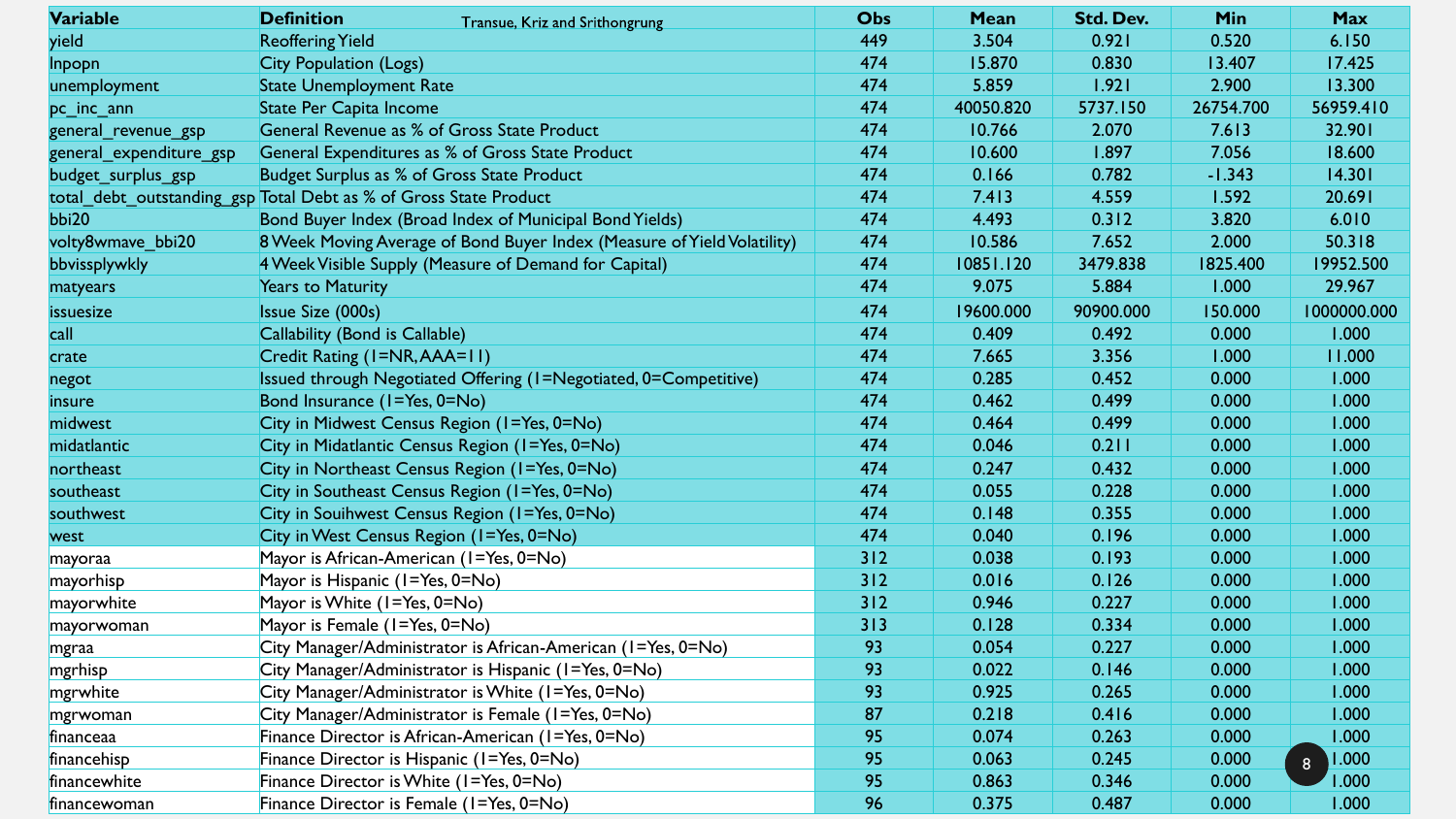#### RESULTS – BOND REOFFERING YIELD – MAYOR

|                    |                   | <b>Robust</b>         |         |        |
|--------------------|-------------------|-----------------------|---------|--------|
| <b>Variable</b>    | <b>Coefficent</b> | <b>Standard Error</b> | t       | P >  t |
| Constant           | $-1.991$          | 0.942                 | $-2.11$ | 0.04   |
| Inpopn             | 0.197             | 0.042                 | 4.75    | 0.00   |
| unemployment       | $-0.197$          | 0.023                 | $-8.57$ | 0.00   |
| pc inc ann         | 0.000             | 0.000                 | $-3.15$ | 0.00   |
| budget surplus gsp | 0.041             | 0.020                 | 2.02    | 0.04   |
| bbi20              | 0.829             | 0.146                 | 5.67    | 0.00   |
| volty8wmave_bbi20  | $-0.022$          | 0.006                 | $-3.47$ | 0.00   |
| bbvissplywkly      | 0.000             | 0.000                 | 1.20    | 0.23   |
| matyears           | 0.090             | 0.010                 | 8.71    | 0.00   |
| issuesize          | 0.000             | 0.000                 | 1.11    | 0.27   |
| call               | 0.170             | 0.099                 | 1.71    | 0.09   |
| crate              | $-0.044$          | 0.012                 | $-3.68$ | 0.00   |
| negot              | $-0.039$          | 0.081                 | $-0.49$ | 0.63   |
| insure             | 0.107             | 0.069                 | 1.54    | 0.12   |
| mayoraa            | 0.106             | 0.255                 | 0.41    | 0.68   |
| mayorhisp          | $-0.163$          | 0.193                 | $-0.84$ | 0.40   |
| mayorwoman         | 0.036             | 0.094                 | 0.38    | 0.70   |
| N                  | 297               |                       |         |        |
| R <sup>2</sup>     | 0.73              |                       |         |        |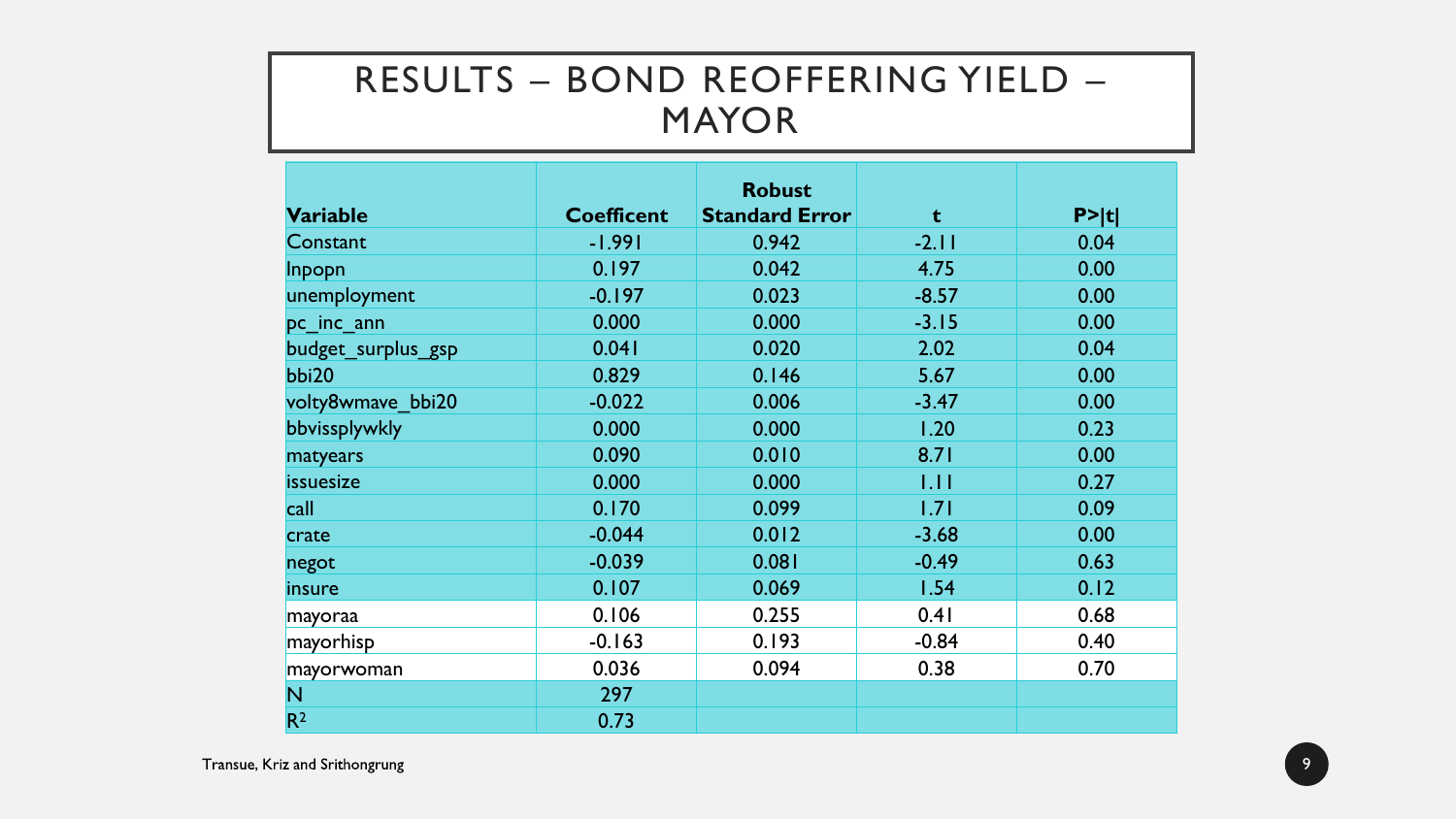#### RESULTS – BOND REOFFERING YIELD – CITY MANAGER

| <b>Variable</b>                        | <b>Coefficent</b> | <b>Robust</b><br><b>Standard Error</b> | t       | P >  t |
|----------------------------------------|-------------------|----------------------------------------|---------|--------|
| Constant                               | $-0.910$          | 2.110                                  | $-0.43$ | 0.67   |
| Inpopn                                 | 0.148             | 0.093                                  | 1.59    | 0.12   |
| unemployment                           | $-0.191$          | 0.061                                  | $-3.11$ | 0.00   |
| pc inc ann                             | 0.000             | 0.000                                  | $-0.78$ | 0.44   |
| budget_surplus_gsp                     | 0.122             | 0.262                                  | 0.47    | 0.64   |
| total debt outstanding gsp             | $-0.009$          | 0.021                                  | $-0.42$ | 0.68   |
| bbi20                                  | 0.735             | 0.380                                  | 1.93    | 0.06   |
| volty8wmave_bbi20                      | $-0.026$          | 0.013                                  | $-2.02$ | 0.05   |
| bbvissplywkly                          | 0.000             | 0.000                                  | 0.71    | 0.48   |
| matyears                               | 0.091             | 0.024                                  | 3.82    | 0.00   |
| issuesize                              | 0.000             | 0.000                                  | 0.41    | 0.69   |
| call                                   | 0.291             | 0.226                                  | 1.29    | 0.20   |
| crate                                  | $-0.042$          | 0.034                                  | $-1.25$ | 0.21   |
| negot                                  | $-0.068$          | 0.175                                  | $-0.39$ | 0.70   |
| insure                                 | 0.059             | 0.157                                  | 0.38    | 0.71   |
| mgraa                                  | $-0.360$          | 0.278                                  | $-1.29$ | 0.20   |
| mgrhisp                                | 0.687             | 0.508                                  | 1.35    | 0.18   |
| mgrwoman                               | $-0.140$          | 0.177                                  | $-0.79$ | 0.43   |
| N                                      | 86                |                                        |         |        |
| R <sup>2</sup><br>riz and Srithongrung | 0.73              |                                        |         |        |

Transue, Kı יפי "ნ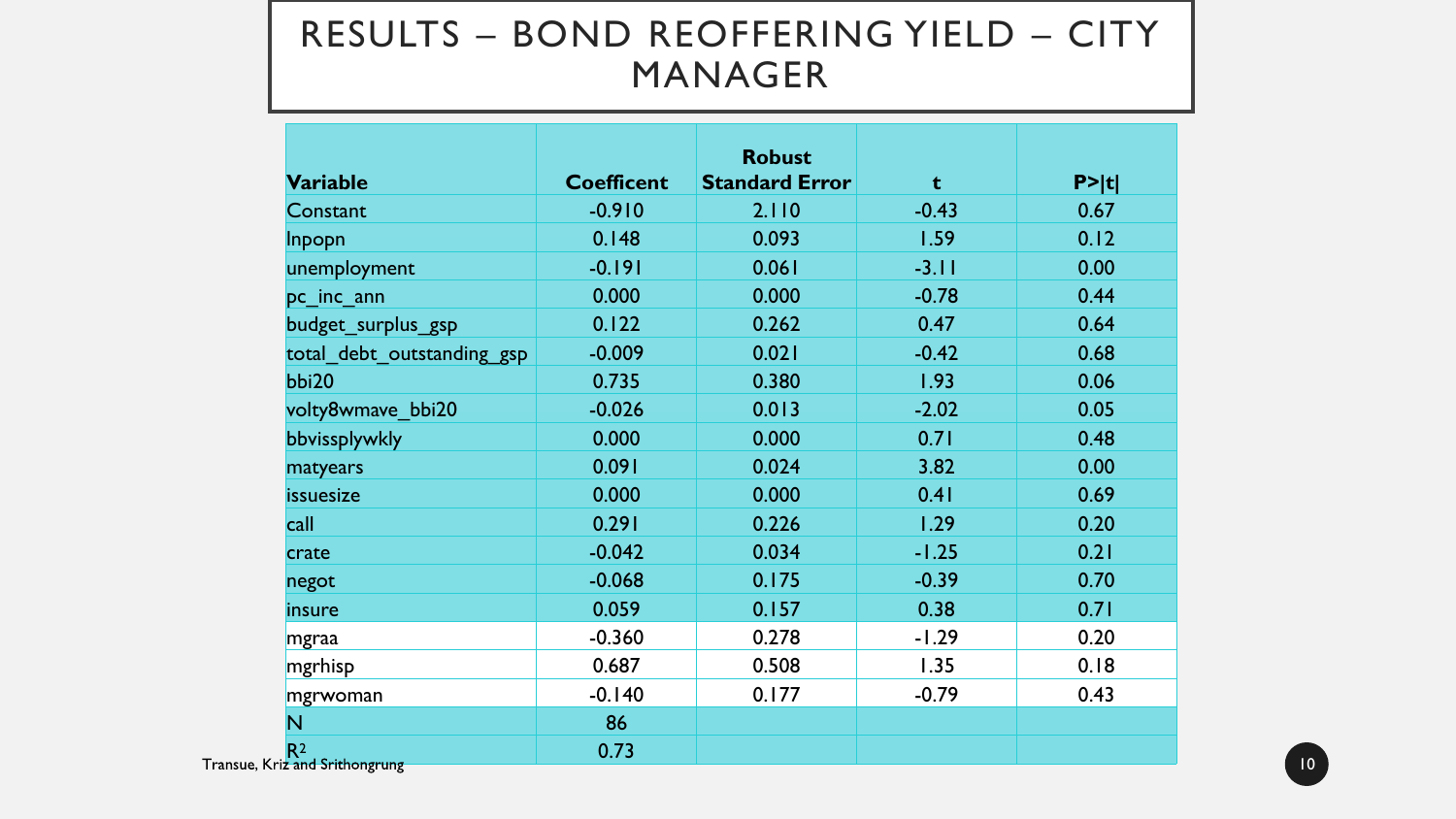#### RESULTS – BOND REOFFERING YIELD – FINANCE DIRECTOR

|                            |                   | <b>Robust</b>         |         |        |
|----------------------------|-------------------|-----------------------|---------|--------|
| <b>Variable</b>            | <b>Coefficent</b> | <b>Standard Error</b> | t       | P >  t |
| Constant                   | $-3.984$          | 2.128                 | $-1.87$ | 0.07   |
| Inpopn                     | 0.276             | 0.085                 | 3.27    | 0.00   |
| unemployment               | $-0.180$          | 0.044                 | $-4.14$ | 0.00   |
| pc_inc_ann                 | 0.000             | 0.000                 | $-1.51$ | 0.13   |
| budget_surplus_gsp         | 0.049             | 0.027                 | 1.84    | 0.07   |
| total_debt_outstanding_gsp | 0.022             | 0.022                 | 1.03    | 0.31   |
| bbi20                      | 0.991             | 0.370                 | 2.68    | 0.01   |
| volty8wmave bbi20          | $-0.028$          | 0.013                 | $-2.21$ | 0.03   |
| bbvissplywkly              | 0.000             | 0.000                 | 0.66    | 0.51   |
| matyears                   | 0.100             | 0.018                 | 5.58    | 0.00   |
| issuesize                  | 0.000             | 0.000                 | 0.21    | 0.83   |
| call                       | 0.101             | 0.197                 | 0.51    | 0.61   |
| crate                      | $-0.031$          | 0.033                 | $-0.94$ | 0.35   |
| negot                      | $-0.107$          | 0.150                 | $-0.71$ | 0.48   |
| insure                     | 0.026             | 0.125                 | 0.20    | 0.84   |
| financeaa                  | $-0.141$          | 0.540                 | $-0.26$ | 0.80   |
| financehisp                | $-0.019$          | 0.183                 | $-0.10$ | 0.92   |
| financewoman               | $-0.131$          | 0.133                 | $-0.98$ | 0.33   |
| N                          | 95                |                       |         |        |
| R <sup>2</sup>             | 0.71              |                       |         |        |

Transue, Kriz and Srithongrung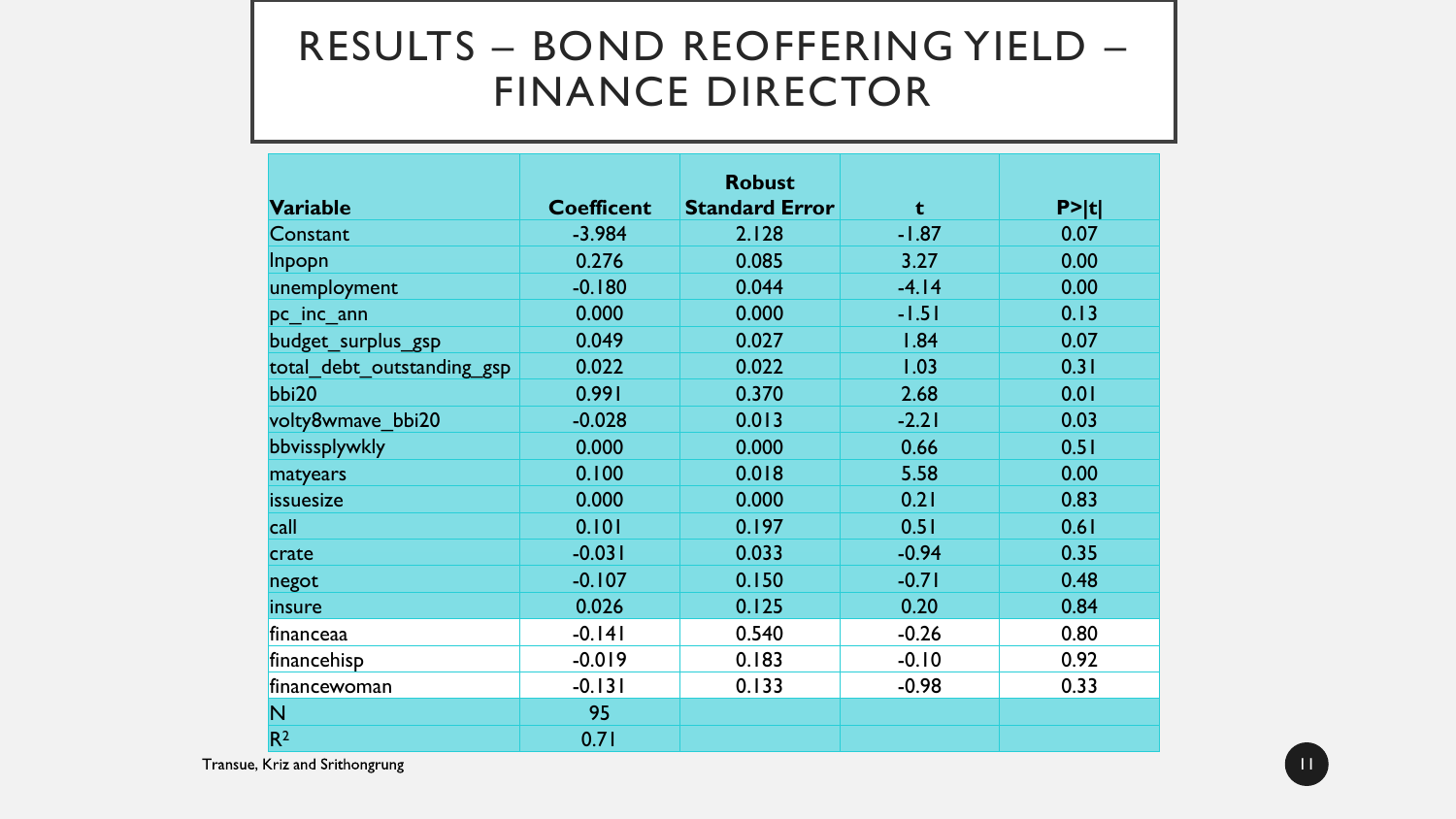#### RESULTS – CREDIT RATING - MAYOR

| Variable                       | Coefficent | <b>Standard Error</b> | t       | P >  t |
|--------------------------------|------------|-----------------------|---------|--------|
| unemployment                   | 0.048      | 0.033                 | 1.46    | 0.15   |
| pc inc ann                     | 0.000      | 0.000                 | 1.92    | 0.05   |
| gsp naics ann                  | 0.000      | 0.000                 | 0.55    | 0.58   |
| total debt outstanding gsp     | $-0.031$   | 0.018                 | $-1.67$ | 0.09   |
| taxes_gsp                      | $-0.146$   | 0.063                 | $-2.32$ | 0.02   |
| budget_surplus_gsp             | 0.113      | 0.077                 | 1.46    | 0.14   |
| mayoraa                        | 0.140      | 0.312                 | 0.45    | 0.66   |
| mayorhisp                      | 0.429      | 0.481                 | 0.89    | 0.37   |
| mayorwoman                     | 0.271      | 0.180                 | 1.51    | 0.13   |
| N                              | 312        |                       |         |        |
| Likelihood-Ratio $(\chi_2(g))$ | 22.35      |                       |         |        |
| $P>\chi$ 2                     | 0.008      |                       |         |        |
| % Predicted Correctly          | 27.88%     |                       |         |        |
| % Predicted within I Category  | 64.42%     |                       |         |        |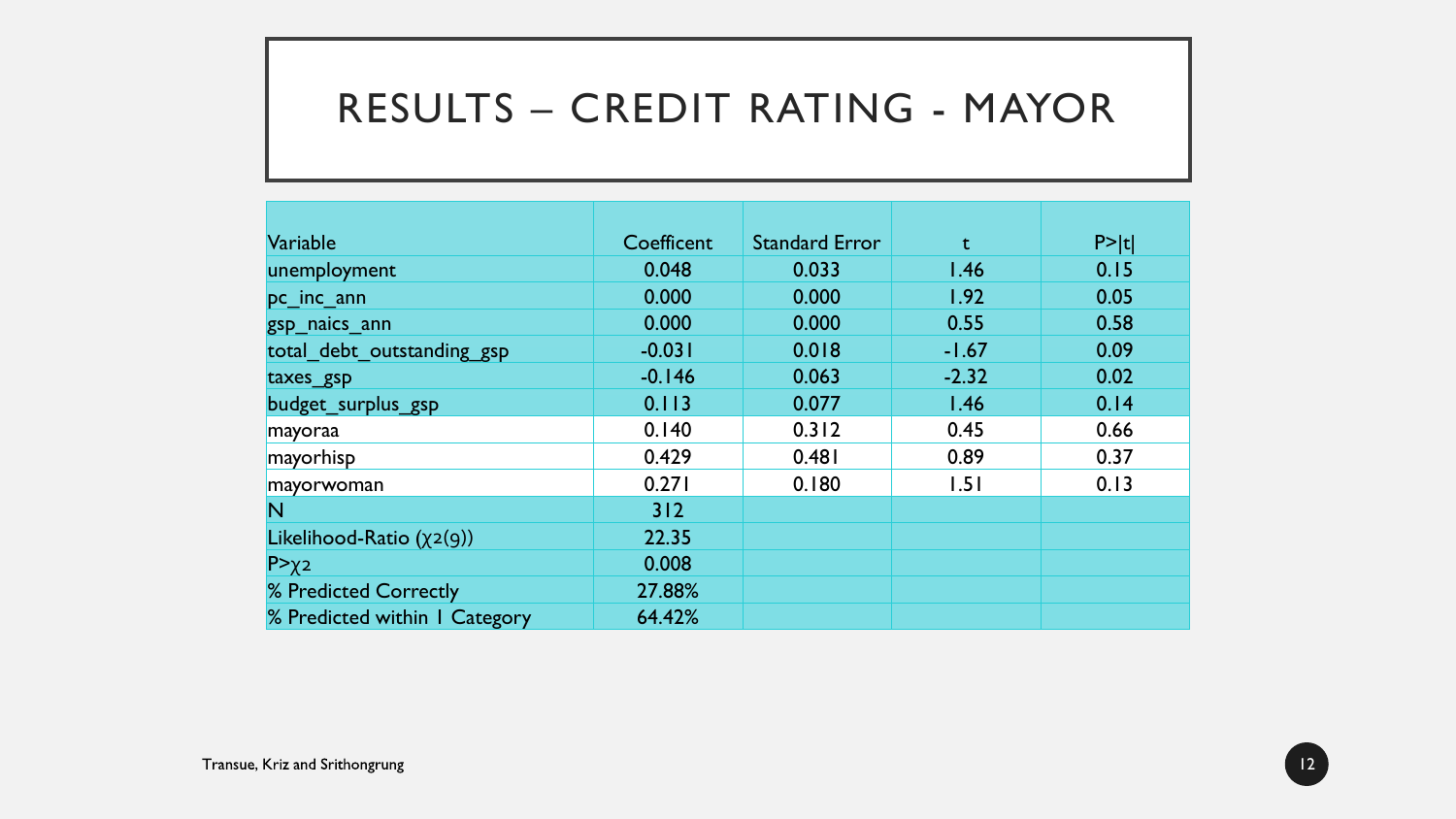## RESULTS – CREDIT RATING – CITY MANAGER

| Variable                       | Coefficent | <b>Standard Error</b> | Z.      | P >  z |
|--------------------------------|------------|-----------------------|---------|--------|
| unemployment                   | 0.131      | 0.071                 | 1.86    | 0.06   |
| pc inc ann                     | 0.000      | 0.000                 | 1.39    | 0.17   |
| gsp_naics_ann                  | 0.000      | 0.000                 | $-0.04$ | 0.97   |
| total debt outstanding gsp     | $-0.025$   | 0.040                 | $-0.61$ | 0.54   |
| taxes gsp                      | $-0.140$   | 0.132                 | $-1.07$ | 0.29   |
| budget_surplus_gsp             | 0.209      | 0.415                 | 0.51    | 0.61   |
| mgraa                          | 0.729      | 0.501                 | 1.46    | 0.15   |
| mgrhisp                        | 0.226      | 1.397                 | 0.16    | 0.87   |
| mgrwoman                       | 0.328      | 0.292                 | 1.12    | 0.26   |
| N                              | 87         |                       |         |        |
| Likelihood-Ratio $(\chi_2(q))$ | 11.66      |                       |         |        |
| $P>\chi$ 2                     | 0.233      |                       |         |        |
| % Predicted Correctly          | 45.98%     |                       |         |        |
| % Predicted within I Category  | 88.51%     |                       |         |        |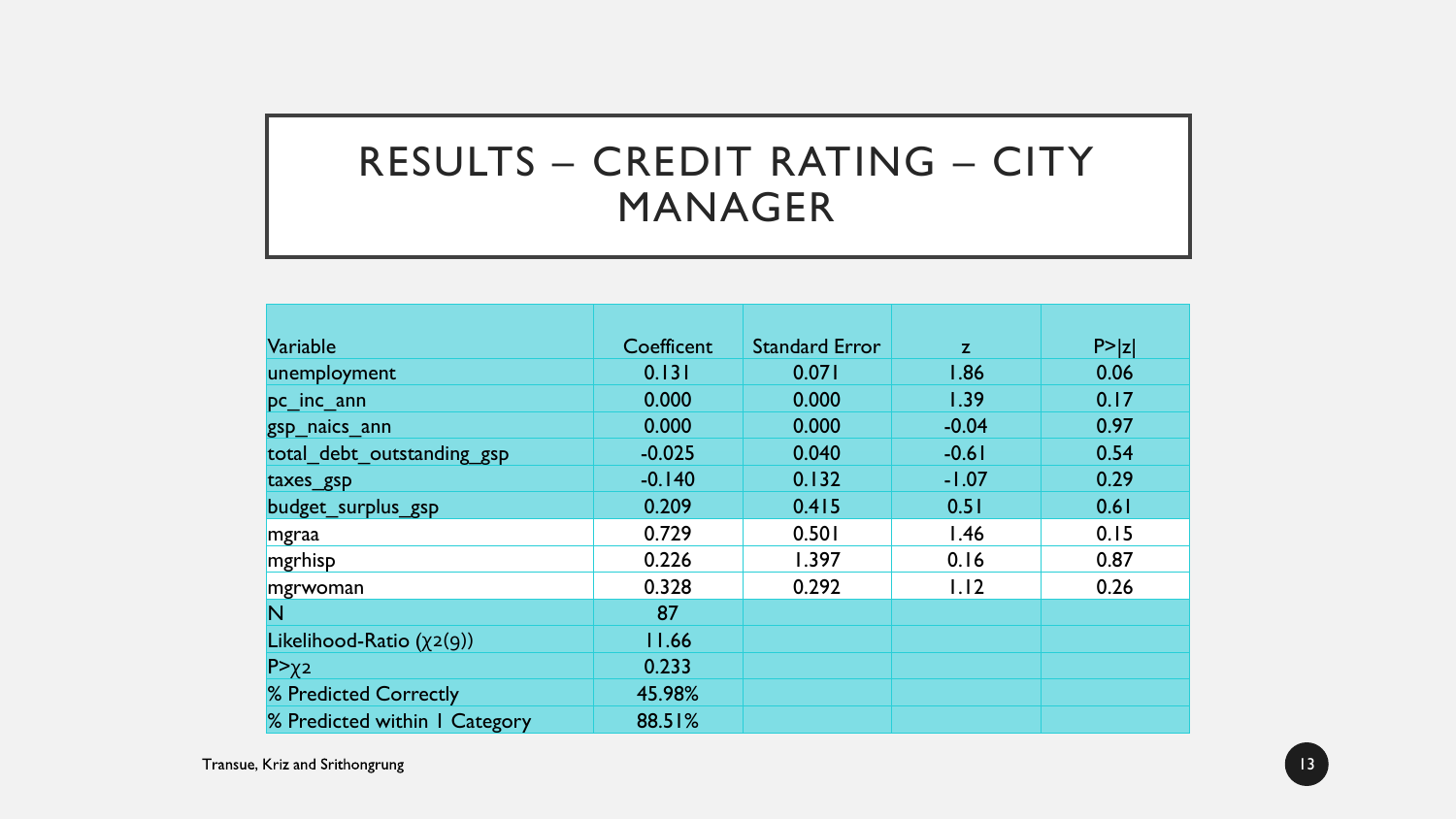#### RESULTS – CREDIT RATING – FINANCE DIRECTOR

| Variable                       | Coefficent | <b>Standard Error</b> | Z.      | P >  z |
|--------------------------------|------------|-----------------------|---------|--------|
| unemployment                   | 0.122      | 0.056                 | 2.18    | 0.03   |
| pc inc ann                     | 0.000      | 0.000                 | 1.83    | 0.07   |
| gsp naics ann                  | 0.000      | 0.000                 | $-0.58$ | 0.56   |
| total debt outstanding gsp     | $-0.080$   | 0.040                 | $-2.01$ | 0.05   |
| taxes_gsp                      | 0.055      | 0.121                 | 0.46    | 0.65   |
| budget surplus gsp             | $-0.069$   | 0.123                 | $-0.56$ | 0.58   |
| financeaa                      | $-0.241$   | 0.486                 | $-0.50$ | 0.62   |
| financehisp                    | 0.856      | 0.508                 | 1.68    | 0.09   |
| financewoman                   | $-0.419$   | 0.233                 | $-1.80$ | 0.07   |
| N                              | 95         |                       |         |        |
| Likelihood-Ratio $(\chi_2(g))$ | 13.27      |                       |         |        |
| $P>\chi$ 2                     | 0.151      |                       |         |        |
| % Predicted Correctly          | 42.10%     |                       |         |        |
| % Predicted within I Category  | 81.05%     |                       |         |        |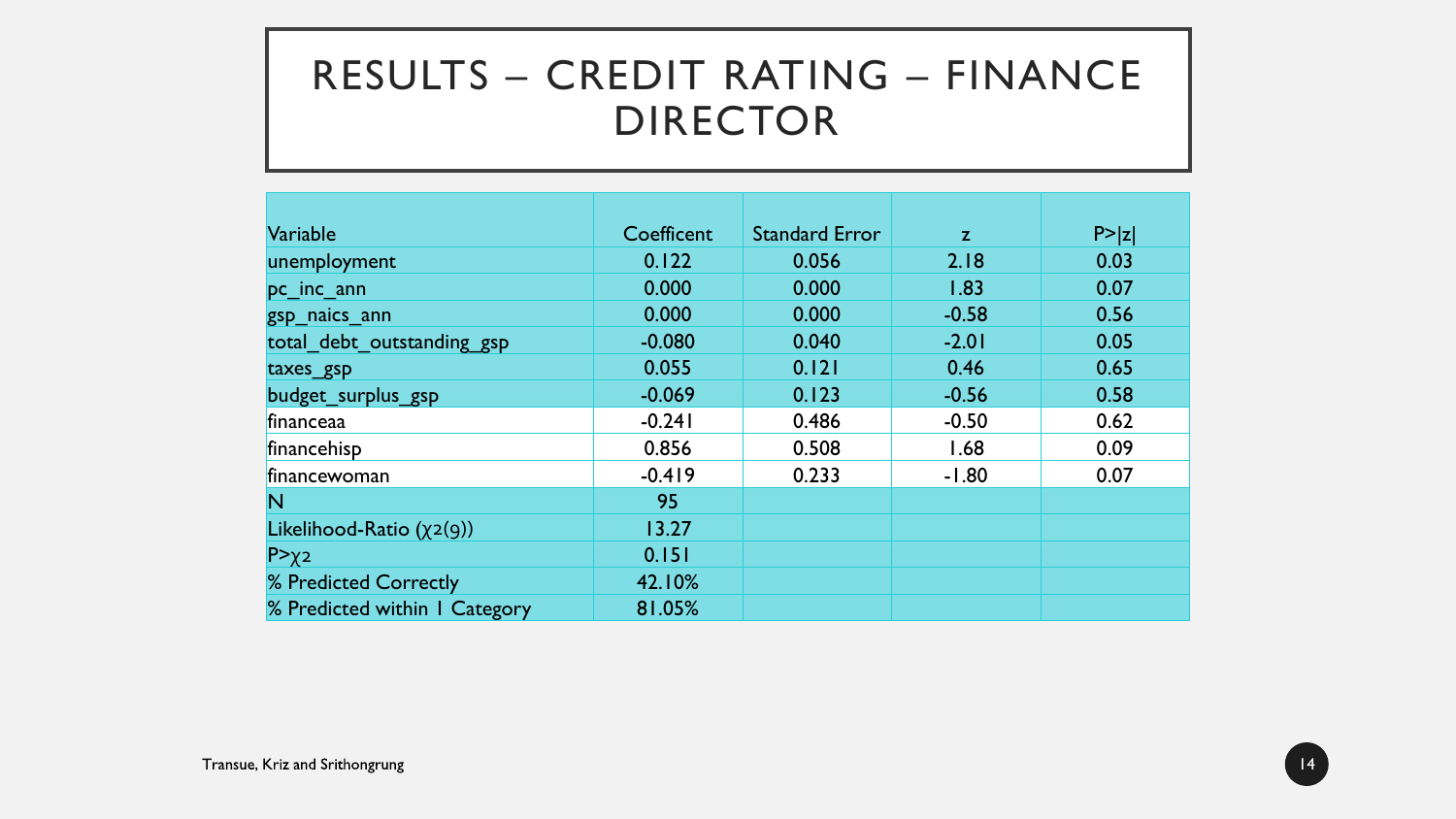### CONCLUSIONS

- No evidence of difference in reoffering yields for bonds
- Suggestion of slightly better credit ratings for cities with Hispanic finance directors and slightly poorer credit ratings for cities with female finance directors
	- Closest to significant is  $p < 0.1$  so not statistically significant
- Need more data (only 12 black mayors so far)
- Power analysis using scandals and/or downgrades
- If we think of this underpowered study as a preview, then the results are paradoxical. The closest evidence appears to be through an intentional conscious process that most scholars expect to be disciplined away by efficient markets.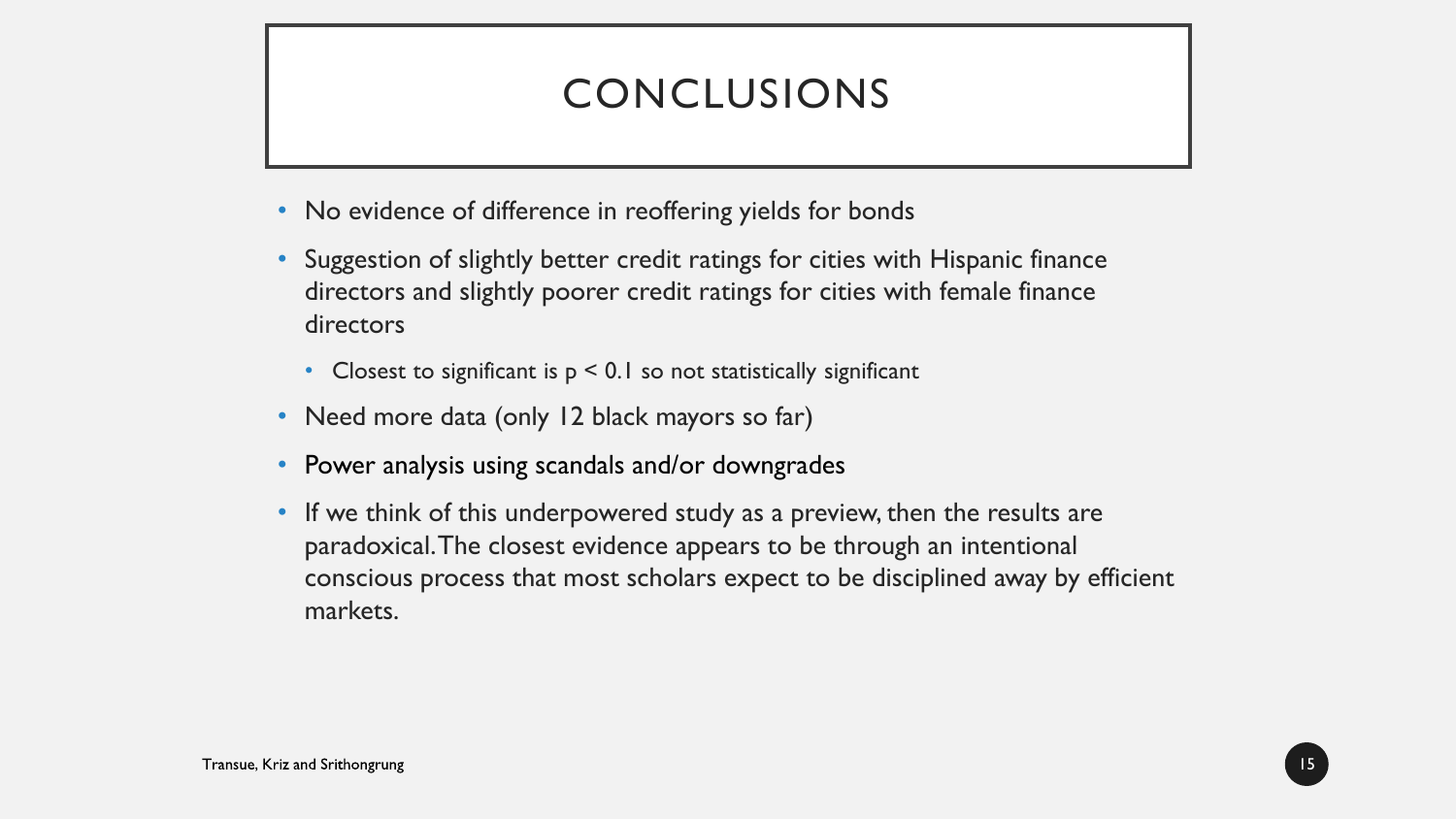#### REFERENCES

- Bernhard, W. & Leblang, D. (2006). *Democratic Processes and Financial Markets: Pricing Politics*. Cambridge, MA: Cambridge University Press
- Chen, C., Kriz, K, and Wang, Q. (2015). "How Does the Health of Transportation Infrastructure Affect State Credit Ratings? An Empirical Analysis." *Public Finance Review*, 44, 660-680.
- Haynie, K. L. (2002). "The Color of Their Skin or the Content of Their Behavior? Race and Perceptions of African American Legislators." *Legislative Studies Quarterly*, 27: 295-314. doi:10.2307/3598532
- Huang, Su (2013). Essay on municipal bond markets. Ph.D. Dissertation, Economics, City University of New York.
- Johnson, C. & Kriz, K. (2005). "Fiscal Institutions, Credit Ratings, and Borrowing Costs." *Public Budgeting & Finance*, Spring Issue, 84-103.
- Kriz, K. (2003). "Comparative Costs of Negotiated Versus Competitive Bond Sales: New Evidence from State General Obligation Bonds." *Quarterly Review of Economics and Finance*, 43, 191-211.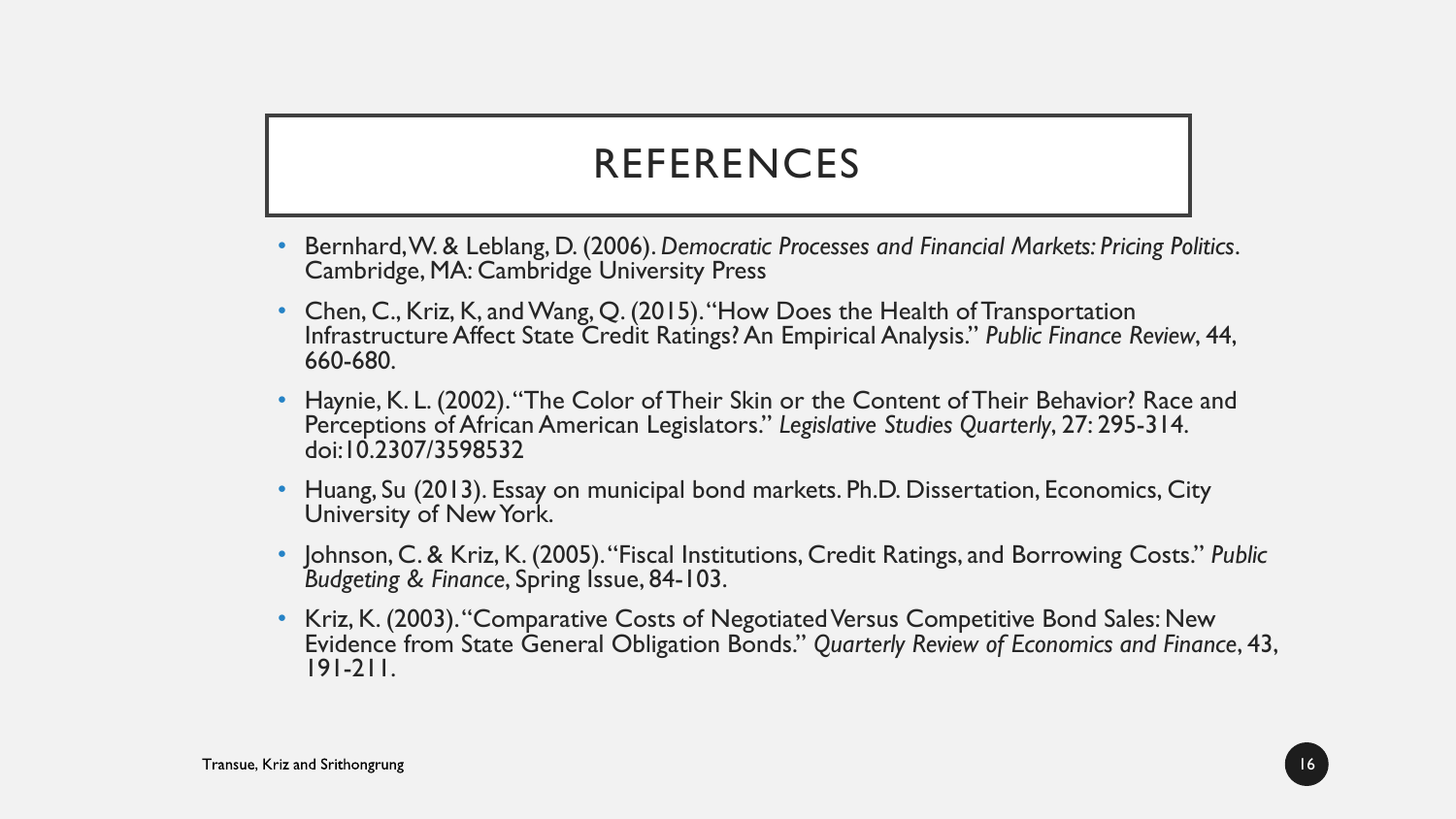#### REFERENCES

- National Research Council. (2004). *Measuring Racial Discrimination*. National Academies Press.
- Rablend, M.D. (2013). "Divergence in Credit Rating." *Finance Research Letters*, 10, 12-16.
- Reeves, K. (1997). *Voting Hopes or Fears?: White Voters, Black Candidates & Racial Politics in America*. Oxford University Press on Demand.
- Wilson, G. (2005). Race and Job Dismissal: African American/White Differences in their Sources During the Early Work Career. *American Behavioral Scientist* 48(9), 1182-1199.
- Zhao, Z. & Guo, H. (2011). "Management Capacity and State Municipal Bond Ratings: Evidence with the GPP Grades." *American Review of Public Administration* 41(5), 562-576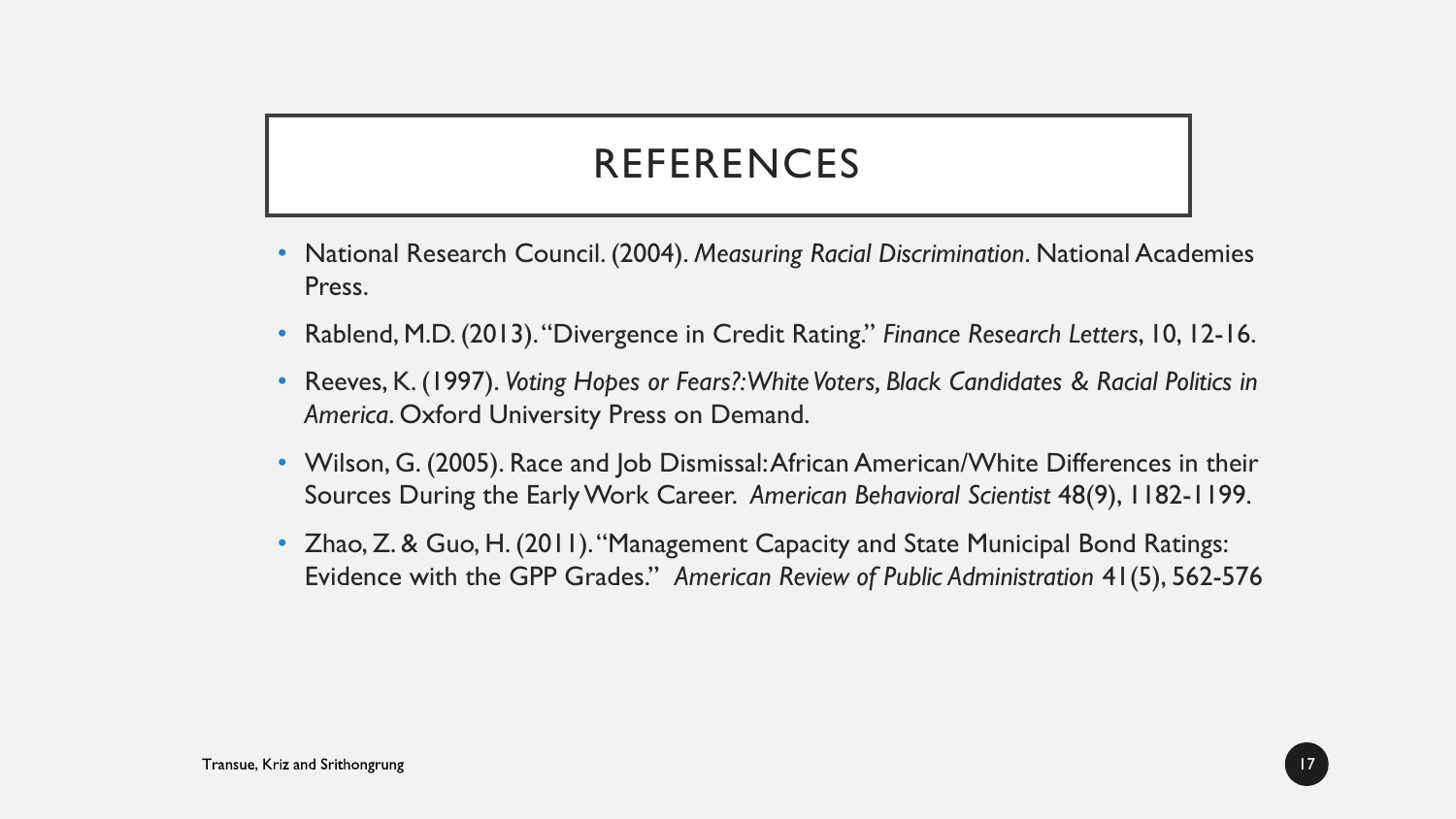### **OUTLINE**

- Research Background
- Literature Review
- Testing Model
- Data
- Finding
- Discussion
- Conclusion